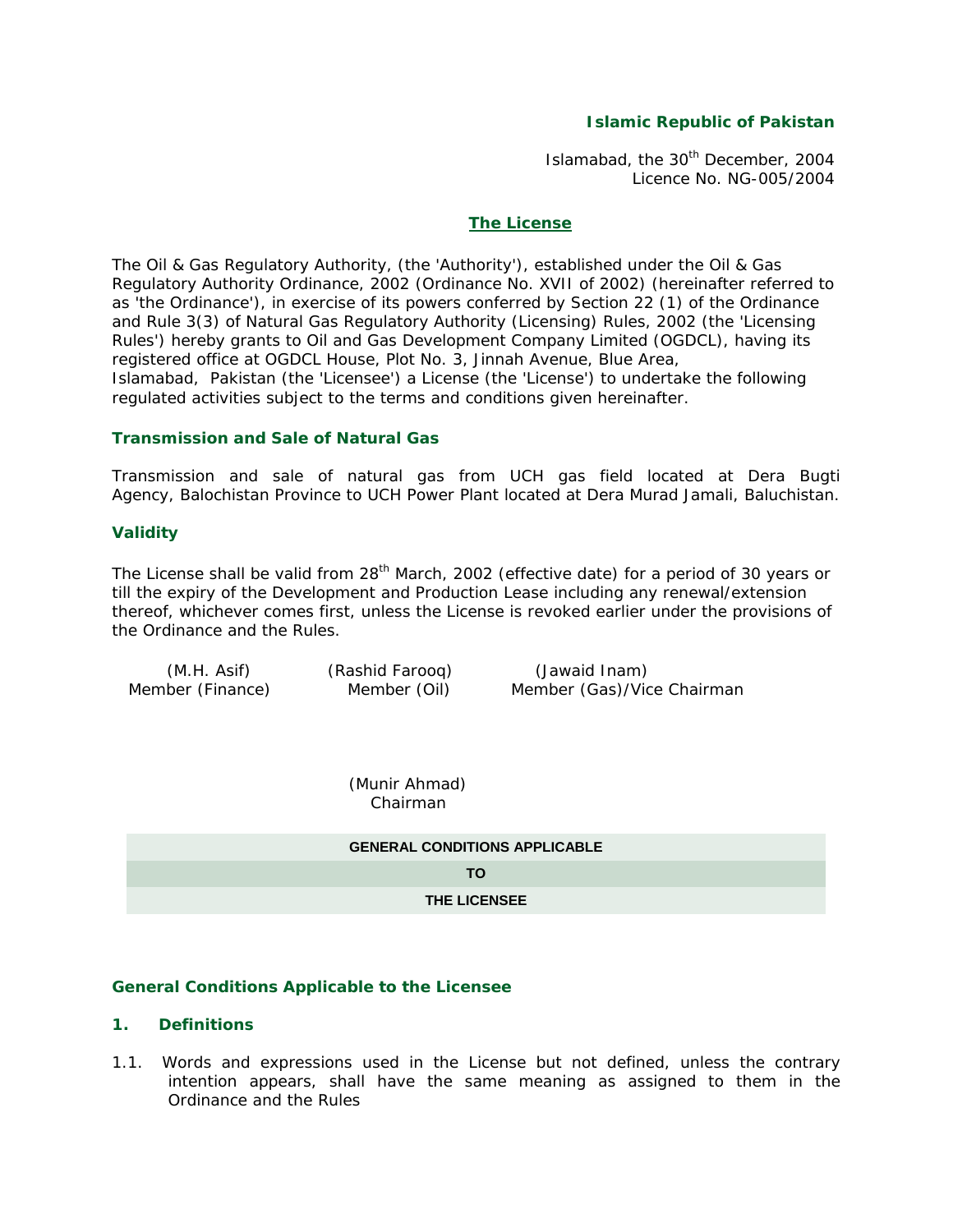- 1.2. The following words shall have the following meanings:
	- 1.2.1. 'Development and Production Lease' means Petroleum Development and Production lease No. 99/Pakistan/96 granted by the President, Islamic Republic of Pakistan to OGDCL initially for a period of 25 years w.e.f.  $1<sup>st</sup>$ July 1996 under and in accordance with the provisions of the Pakistan Petroleum (Exploration and Production) Rules, 1986 in respect of UCH gas field, as amended from time to time:
	- 1.2.2. 'Gas Supply Agreement' means amended and restated gas supply agreement dated 2<sup>nd</sup> November 1995 between Oil and Gas Development Company Limited (OGDCL) and UCH Power Limited (UPL), as amended from time to time.
	- 1.2.3. 'License' means this License and any extension/renewal thereof and or any amendment/modification therein under the provisions of the Ordinance and the Rules; and
	- 1.2.4. 'Rules' means the rules made under the provisions of the Ordinance.
	- 1.2.5. Any reference to a statute or a delegated legislation shall be deemed to mean and include its modification, amendment, replacement or substitution by a subsequent law.

## **2. Renewal, Modification, Revocation of Conditions and Early Termination of License**

- 2.1. On an application made by the Licensee to the Authority at least two years prior to the expiry date of the License, the Authority may renew the License or the terms and conditions thereof in accordance with the provisions of the Ordinance and the Rules.
- 2.2. The terms and conditions of the License may be amended, varied, modified, extended or revoked in accordance with the provisions of the Ordinance and the Rules.
- 2.3 On an application by the Licensee, with 2 (two) years prior notice, the Authority may terminate the License in accordance with the provisions of the Ordinance and the Rules.

#### **3. Compliance with Laws**

- 3.1 The Licensee shall ensure that it complies at all times with the applicable Laws of Pakistan and in particular with the provisions of the Ordinance and the Rules.
- 3.2 The breach of any applicable law, including the breach of any provision of the Ordinance or the Rules shall be deemed to be a breach of the terms and conditions of the Licence.

## **4. Well Head Price of Gas**

4.1. The Licensee being a producer of natural gas shall be entitled to a well head price of gas in respect of UCH gas field as determined in accordance with the pricing of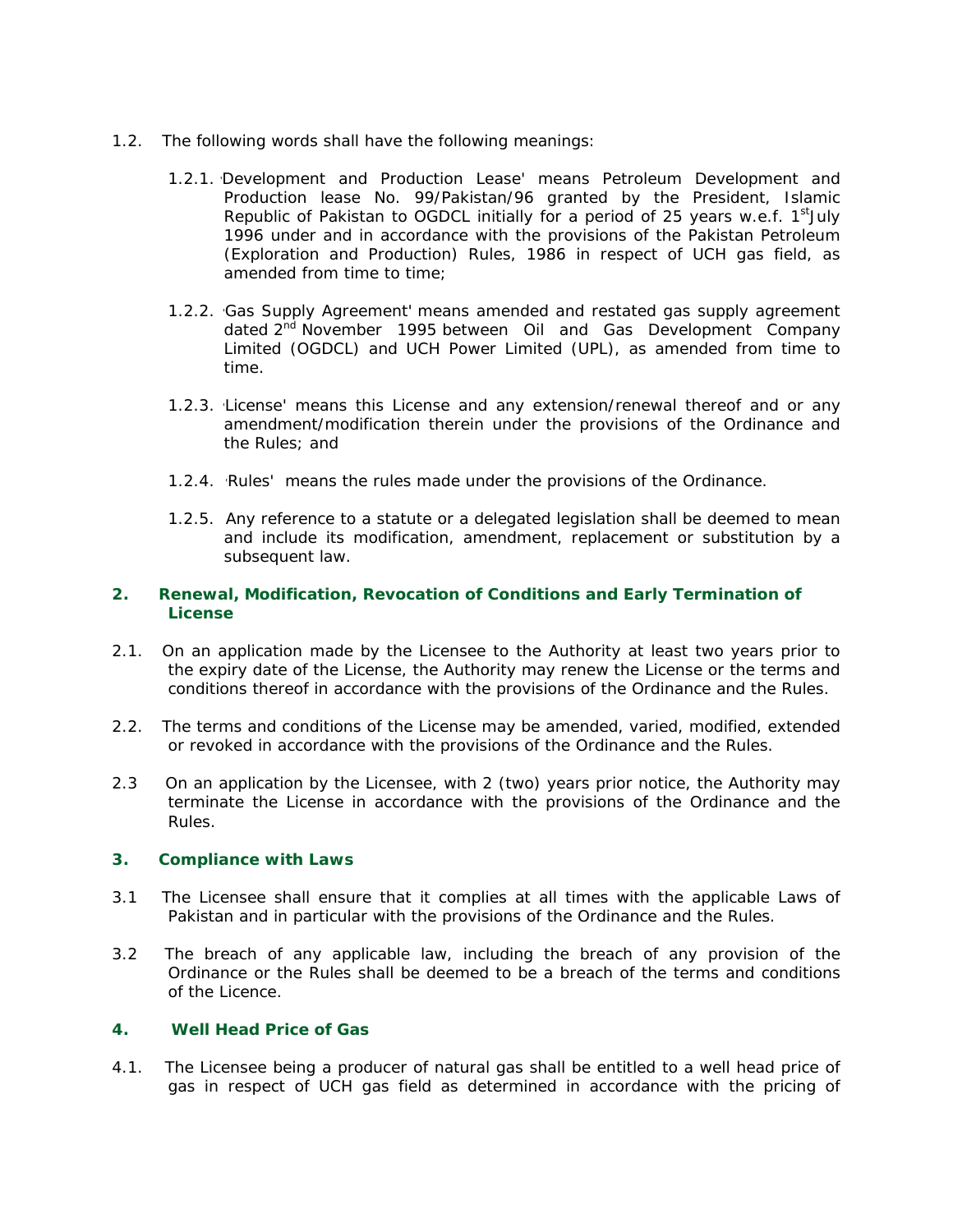natural gas and other parameters provided in the Gas Price Letter Agreement and notified under the applicable law.

## **5. Prescribed Price**

5.1 In accordance with the provisions of section 8 of the Ordinance, the Licensee shall submit an application to the Authority for notification of Prescribed Price for its retail consumer or consumers which are supplied gas from UCH gas field.

**Explanation.-** for the purpose of this condition the Prescribed Price in respect of sale of gas from UCH gas field to its retail consumer or consumers shall comprise of the well head price of UCH gas field calculated in accordance with Gas Price Letter Agreement and Gas Supply Agreement, the excise duty and such other levies as may be imposed from time to time, by the Federal Government on the production of natural gas.

## **6. Payment of Fee**

- 6.1. The Licensee shall promptly and regularly pay the fees prescribed in the Rules.
- 6.2. Unless otherwise prescribed in the Rules, the Licensee, from the effective date throughout the term of the License including any renewal thereof, shall pay annual fee of 0.50 percent of the annual turnover (as defined in the Licensing Rules) of the Licensee from the transmission and sale of natural gas from UCH gas field to its retail consumer or consumes in respect of the most recent completed financial year.
- 6.3. If the annual turnover for the most recent completed financial year is not certain then the Licensee shall use a reasonable estimate of the annual turnover for calculation and payment of the annual fee under Condition 6.2.
- 6.4. The Licensee shall, if it has used an estimate of the annual turnover under Condition 6.3, file with the Authority a revised account showing the actual annual turnover and the annual fee on the basis of such actual amount on or before September  $30<sup>th</sup>$  of the year in which the estimate was made, or any other date approved by the Authority in respect of the annual fee where an estimate of annual turnover was used as the basis for calculation of the annual fee. Any short payment in annual fee made evident as a result of filing of the revised account, shall be paid to the Authority within forty-five (45) days of filing of such revised account.
- 6.5. The Authority shall, if it has received overpayment of annual fees, refund the amount equal to the amount by which it was overpaid within forty-five (45) days of filing of the above mentioned revised account. The Licensee shall not be entitled to any interest or other additional amount in respect of such over-payment.

# **7. Maintenance of Record and Provision of Information**

7.1. The Licensee shall keep complete an accurate record and data regarding the production and sale of natural gas as may be required for the purpose of this Licence in appropriate manner. The Licensee shall provide to the Authority promptly upon its request such documents, records or information regarding the sale of natural gas as the Authority may require pursuant to the Ordinance and Rules, Regulations made thereunder.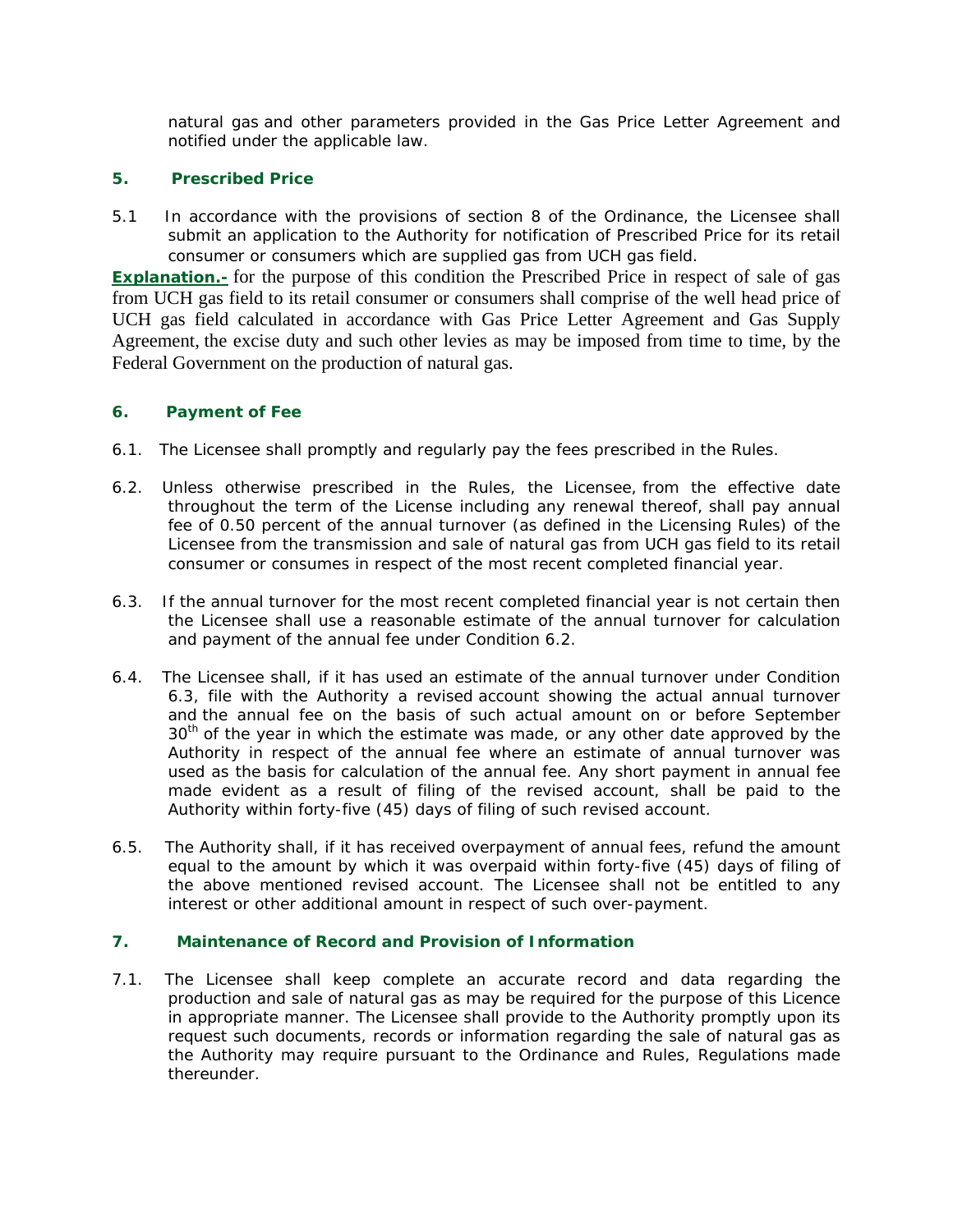## **8. Assignment and Transfer**

8.1. The Licensee shall not create any charge on or otherwise encumber, assign or transfer the Licence or any rights or obligations thereunder without having obtained the prior written approval of the Authority in accordance with the provisions of the Ordinance and the Rules.

## **9. Gas Reserves Updation**

9.1. The recoverable natural gas reserves as disclosed by the Licensee in respect of UCH gas field as on 30<sup>th</sup> June, 2004 are 2.835 Trillion Cubic Feet (TCF). The Licensee shall inform the Authority promptly whenever it will update/review the gas reserves in respect of UCH Gas Field.

## **10. Contract Terms with Retail Consumer**

- 10.1. The Licensee shall submit for information and record a copy of the existing signed Gas Supply Agreement/ Contract with UCH Power Limited to the Authority within ninety days of date of issue of the license.
- 10.2. The Licensee shall enter into all agreements or contracts on an arm\'s length basis and shall seek such approval from the Authority prior to entering into or amending the agreement or contract, as may be required by the Ordinance and the Rules.

### **11. Notices**

11.1. All notices to be given under any Condition shall be given in writing and shall be deemed to have been properly served if delivered in person or sent by registered mail or transmitted by facsimile to the relevant party at the address set out below or at such other address as that party may from time to time specify in writing to the other:

| Licensee: | Managing Director,                               |
|-----------|--------------------------------------------------|
|           | Oil and Development Company Limited.             |
|           | OGDCL House Plot No. 3 Jinnah Avenue, Blue Area, |
|           | Islamabad, Pakistan                              |
|           | Telephone Number: 92-51-9209701                  |
|           | Facsimile Number: 92-51-9209708                  |

- Authority: Registrar, Oil and Gas Regulatory Authority Tariq Chamber, Block # 2 Civic Center, G-6 Markaz Islamabad, Pakistan Telephone Number: 92-51-9221715-18 Facsimile Number: 92-51-9221714
- 11.2. Any notice given under the provisions of Condition 11.1 shall be deemed to have been duly served and received:
	- 11.2.1. at the actual time of delivery, if delivered personally;